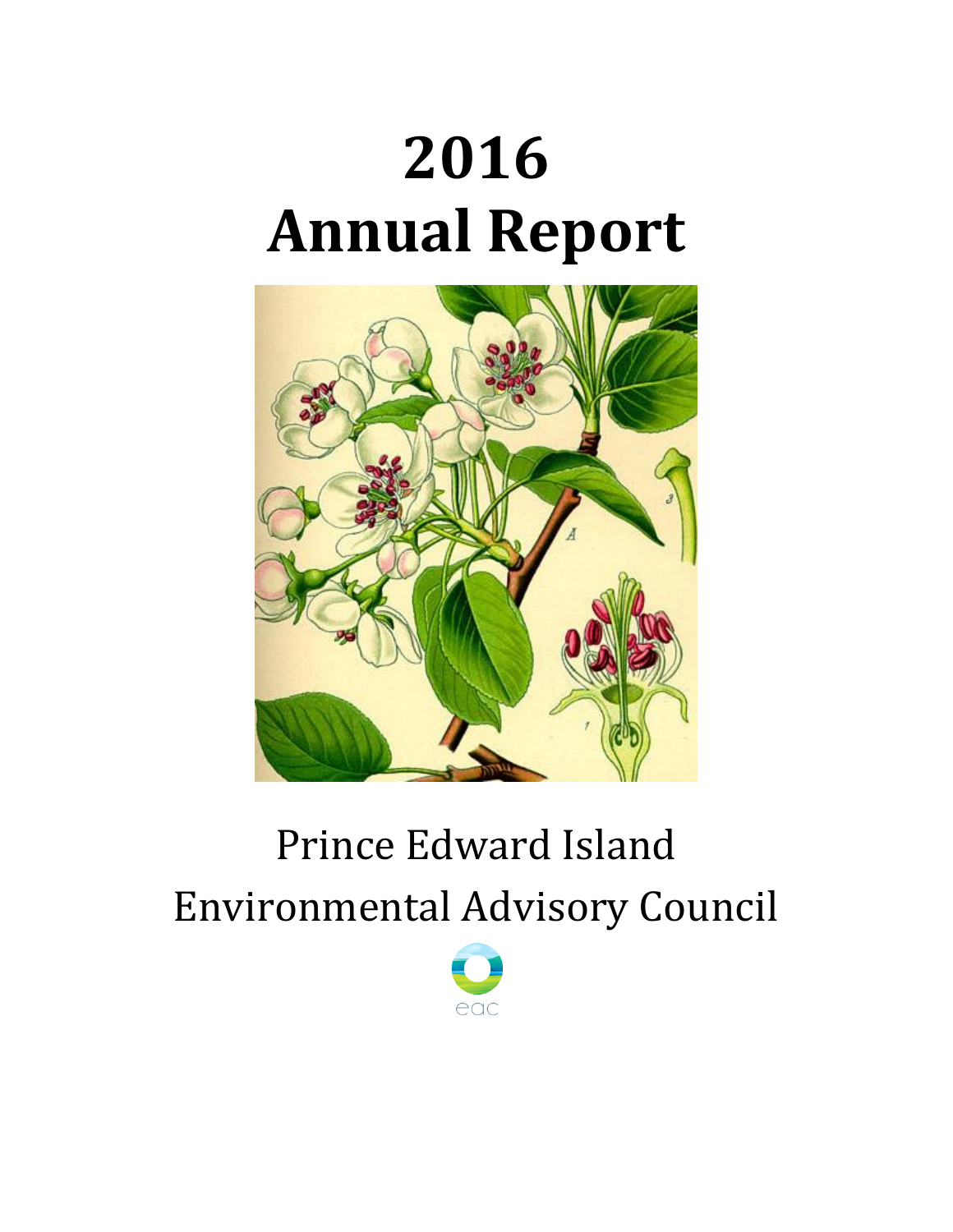

**Prince Edward Island Environmental Advisory Council** 11 Kent Street, 4th Floor Jones Bldg. Charlottetown, PE C1A 7N8

Honourable Robert Mitchell Minister of Communities, Land and Environment PO Box 2000 Charlottetown, PE C1A 7N8

Dear Minister Mitchell:

In accordance with the requirements of the *Environmental Protection Act*, I have the honor of presenting the Annual Report of the Environmental Advisory Council.

This report covers the period of January 1, 2016 to December 31, 2016.

Respectfully submitted,

Dean Stewart Chair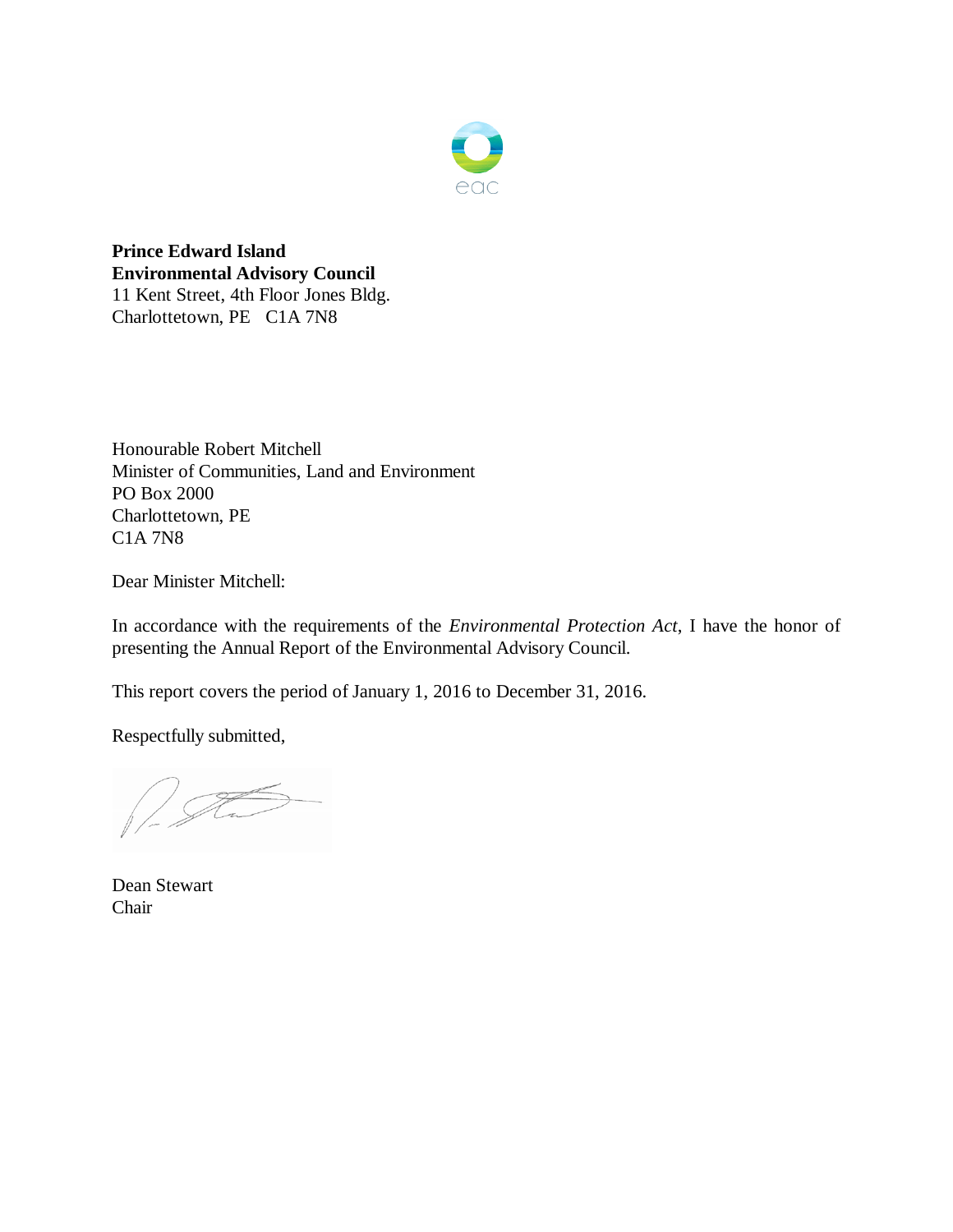# *Table of Contents*

| Appendix A |  |
|------------|--|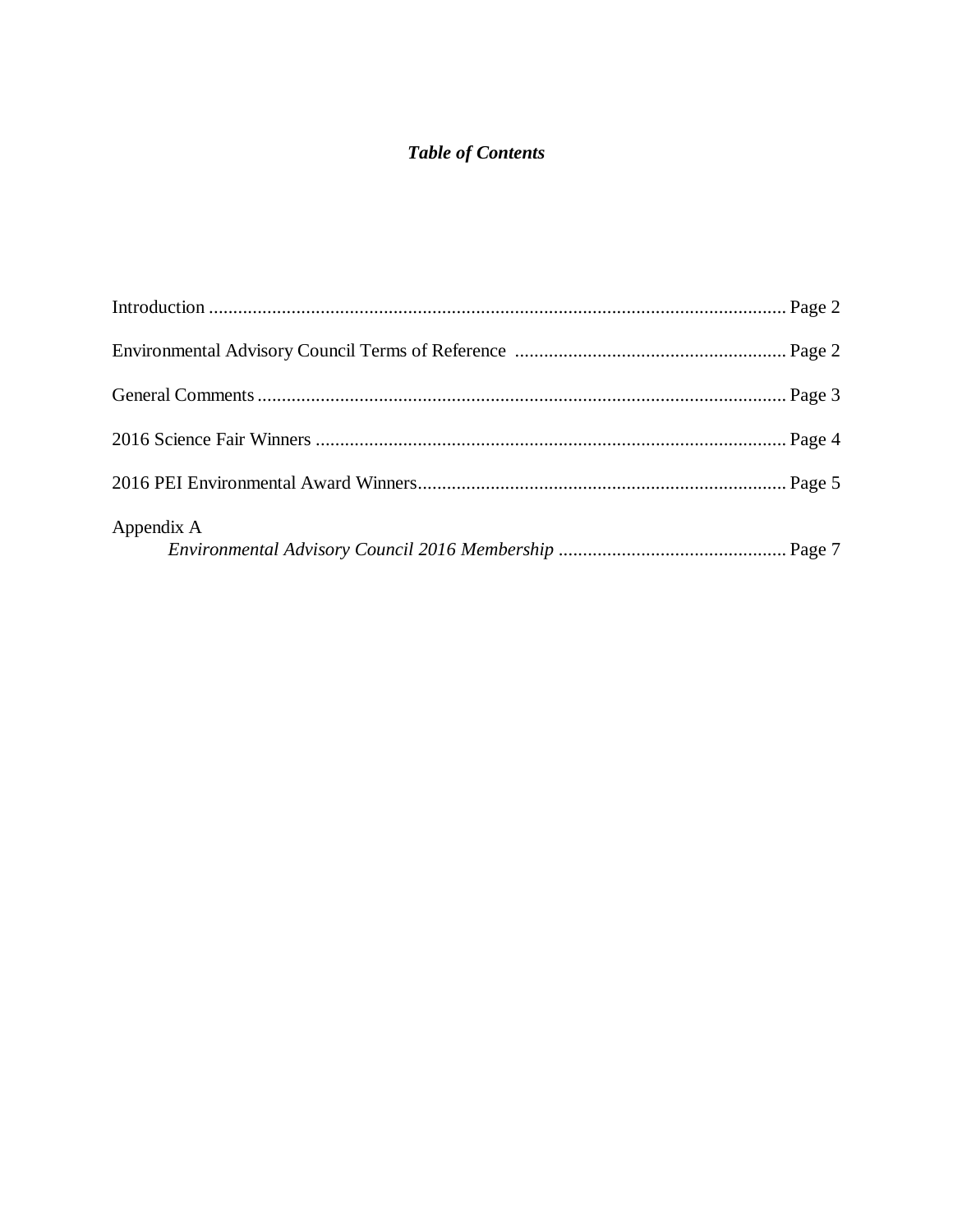#### *Introduction*

The Environmental Advisory Council is a group of individuals appointed by the Lieutenant Governor in Council to advise the Minister Responsible for the Environment on environmental matters.

#### *Environmental Advisory Council Terms of Reference*

Subsection 4(2) of the *Environmental Protection Act* sets out the Council's responsibilities. The Act states that

The Council shall

- (a) serve as an advisory board to the Minister Responsible for the Environment; and
- (b) perform such functions as may be prescribed by regulations.

The mandate for the Environmental Advisory Council as prescribed by the Act is somewhat general in order to be all encompassing. To better define the Environmental Advisory Council's mandate, the following terms of reference were approved by the Minister:

- 1. To advise the Minister Responsible for the Environment on matters referred to it by the Minister or the public under the *Environmental Protection Act*.
- 2. To report annually to the Minister on submissions received, research conducted, investigations undertaken and recommendations made under the *Environmental Protection Act*.
- 3. To advise the Minister on environmental matters related to other provincial strategies and initiatives.
- 4. To make recommendations to the Minister on conservation or environmental improvement awards.
- 5. To make recommendations to the Minister respecting opportunities for environmental improvement or protection programs or projects.
- 6. To recommend to the Minister public education projects or programs.
- 7. To make recommendations to the Minister respecting support for community, private and non-government programs and projects.
- 8. To advise the Minister on legislative proposals as they relate to environmental protection and enhancement.
- 9. To advise the Minister on such matters as the Minister may direct.
- 10. To perform such functions as may be provided by regulations under clause 4(2)(b) of the Act.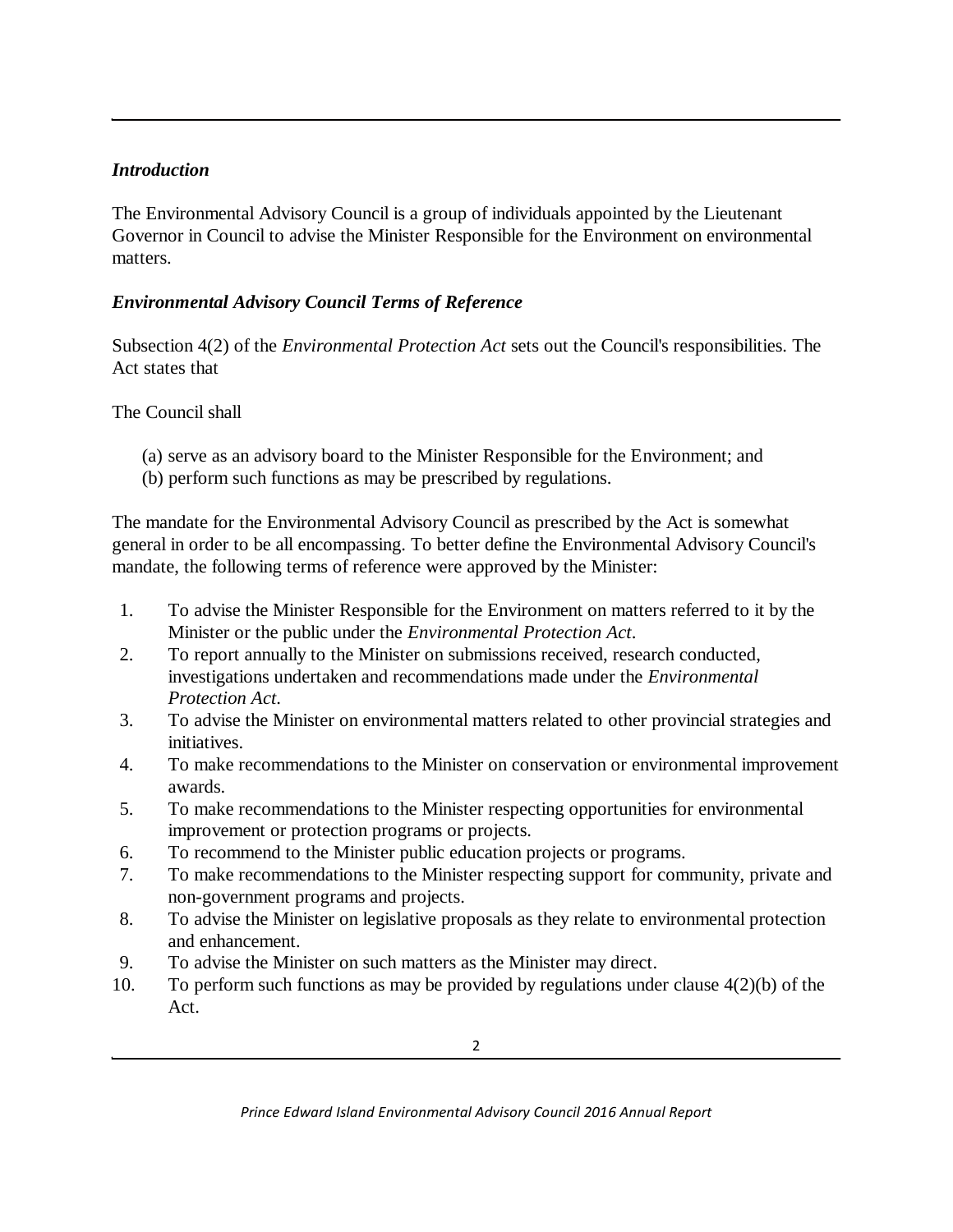Administrative support for the Council is provided by staff of the Department of Communities, Land and Environment.

#### **General Comments**

Council held five regular meetings during 2016, together with a number of special meetings of a subcommittee of Council to address the Environmental Awards, and Science Fair and the *Water*  Act public and one-on-one consultations.

#### *Meeting Outlines*

A list of the speakers who met with the Council in 2016, together with the discussion topics addressed, is presented in the table below.

| <b>Guests/Speakers</b>            | <b>Issues Discussed</b>                                             |
|-----------------------------------|---------------------------------------------------------------------|
| <b>Tony Sturz</b>                 | Update Water Act Public Consultation Report                         |
| Cindy Crane                       | Fish kills in the Mill River 2015                                   |
| Deputy Minister<br>Michele Dorsey | Water Rights in Prince Edward Island                                |
| George Somers<br>Jim Young        | <b>Water Act Update</b><br><b>Holding Ponds Information Session</b> |
|                                   |                                                                     |

#### *Other Matters*

During the year, Council members discussed in a variety of settings and sessions the environmental issues that related to the development of a *Water Act* for Prince Edward Island. Other matters examined included but were not limited to

- fish kills on the Mill River
- the current state of water quantity and quality in Prince Edward Island
- water bottling on Prince Edward Island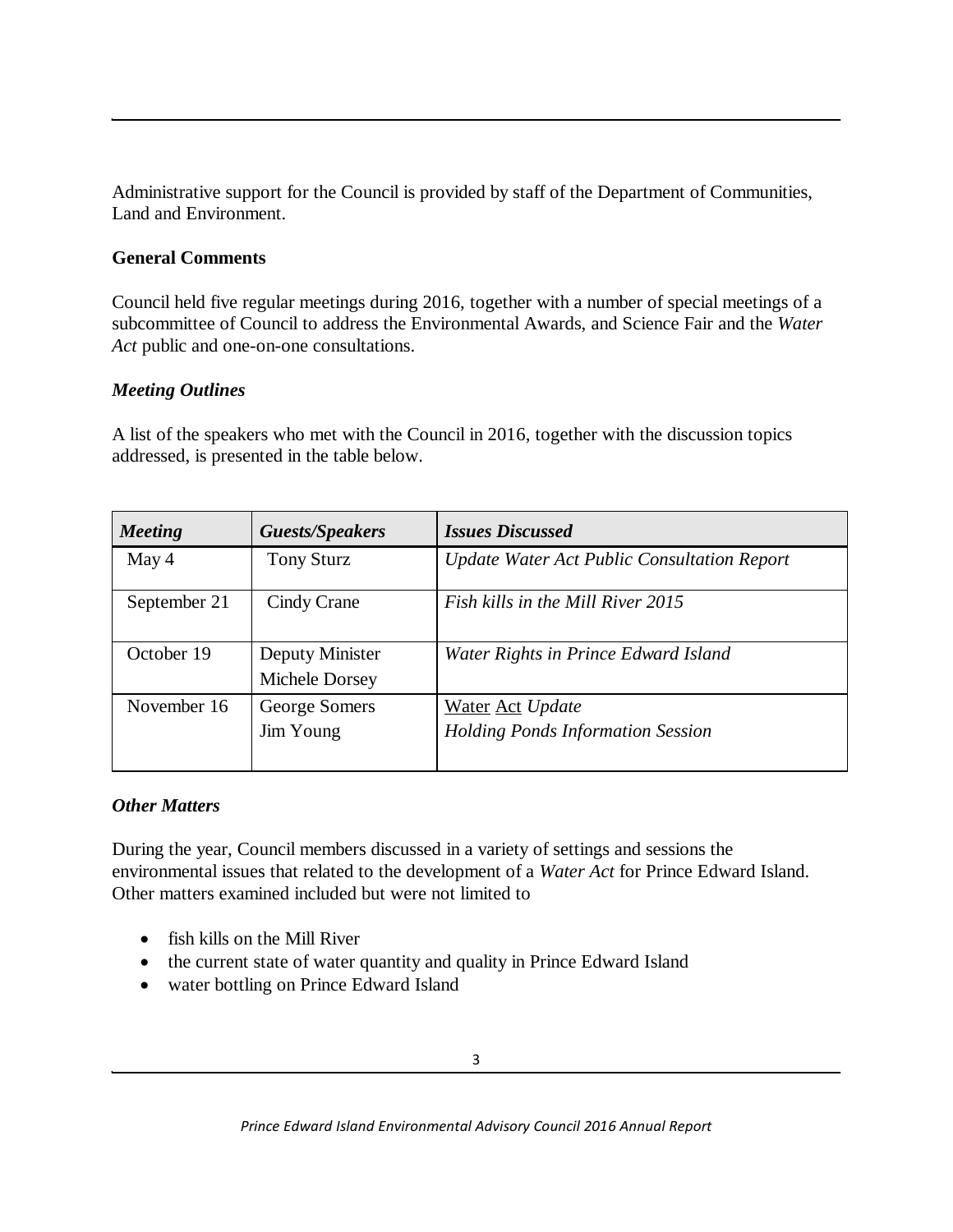#### *Public Consultations for the* **Water Act** *White Paper*

The special panel drawn from the Environmental Advisory Council spent the early part of 2016 preparing a report detailing their findings from the public consultations for the *Water Act* for Prince Edward Island. The report was presented to Minister Robert Mitchell, Communities, Land and Environment on May 16, 2016 and released to the public at that time.

#### *2016 Science Fair Winners*

The Environmental Advisory Council takes an active interest in the annual Provincial Science Fair sponsored by the University of Prince Edward Island. Involvement has included helping judge and award prizes to participants whose projects demonstrate a high level of understanding or innovative approaches to environmental issues. The **Dr. Leon Loucks Environmental Awards**  were presented to entries in the junior, intermediate and senior categories with prize money of \$80, \$50 and \$30 awarded to first, second and third place winners respectively. The 2016 winners are as follows:

#### **DR. LEON LOUCKS ENVIRONMENTAL AWARDS**

#### **Elementary:**

#### **First**

Clean Air? Students: Ashlyn Meisner School: Greenfield Elementary

#### **Second**

Water Power Students: Will Yeo School: L.M. Montgomery

#### **Third**

Solar Energy Students: Ethan Michelin and Colby Munro School: Central Queens Elementary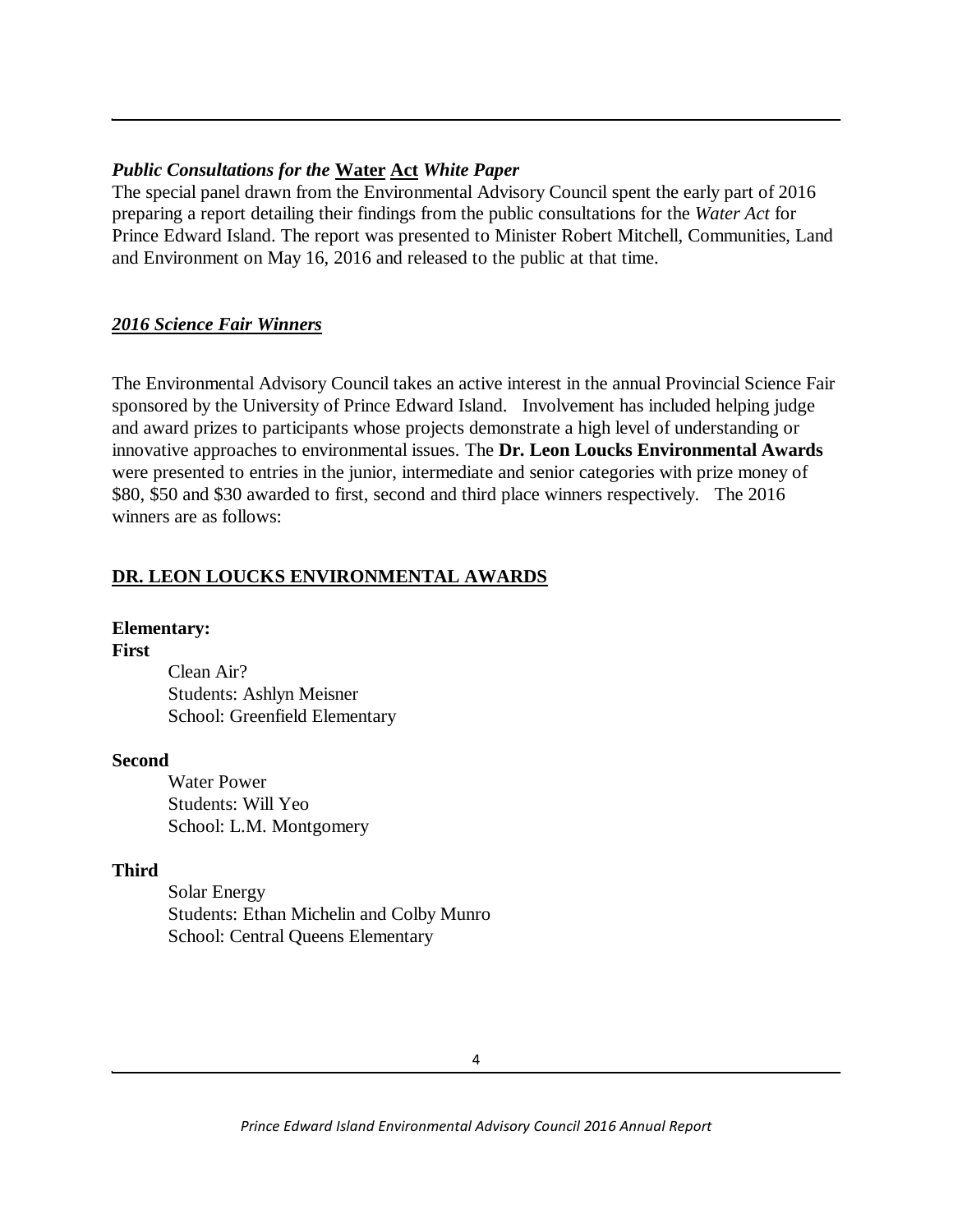#### **Junior:**

#### **First**

L'effroyable manque de sirop d'érable Students: Claire MacNeill and Evan Bouchie School: Summerside Intermediate

#### **Second**

Soda Can Solar Panel Students: Ayden Clinton School: Souris Regional High

#### **Intermediate/Senior**

Capturing the sun's rays Students: Emma Ellsworth and Mikayla Ellsworth School: ME Callaghan Intermediate

# *PEI Environmental Award Winners*

Since its inception in 1987, the Environmental Advisory Council has recognized citizens for their special commitment to the environment through the PEI Environmental Awards.

In June 2016, Prince Edward Island Environmental Awards were presented to the following:

# **School Award**

This year's winning school is West Kent Elementary School. West Kent staff and students are continuously placing focus on preserving and protecting the environment. Among the schools efforts are participation in the IWMC Plastic Grab Bag Challenge, collection of recyclables to raise funds to donate to the CBC turkey drive, several garden projects, the collection of recycled materials for art projects, tree planting and the adoption of a bald eagle.

# **Individual Award**

The winner of this year's individual award is Ms. Lilly Hickox of Stratford. Lilly is a Grade 11 student at Charlottetown Rural High School (CHRS) who is a key member of the school's Envirothon Team, a founding member of the CRHS Green Club, a volunteer with the Sierra Club and a member of Model UN where she skillfully applies her environmental knowledge.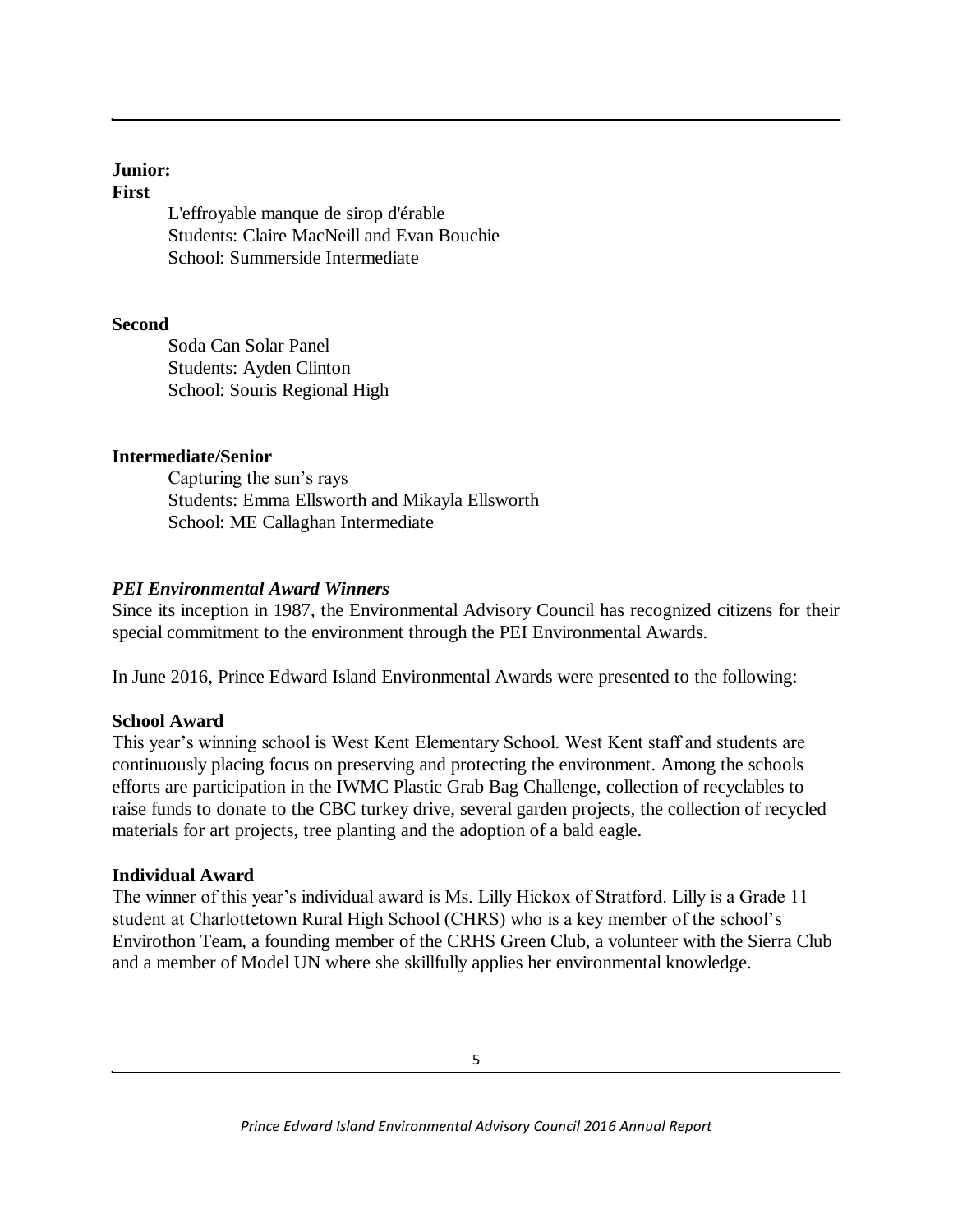#### **Organization Award**

The organization category award was presented to the Farmers of Barclay Brook with special recognition to Bill MacKendrick for the collaborative project undertaken by farmers, industry and government for the betterment of the environment. The Barclay Brook is an important fish nursing area for the Trout River Watershed and this group worked together to ensure this vulnerable area is protected.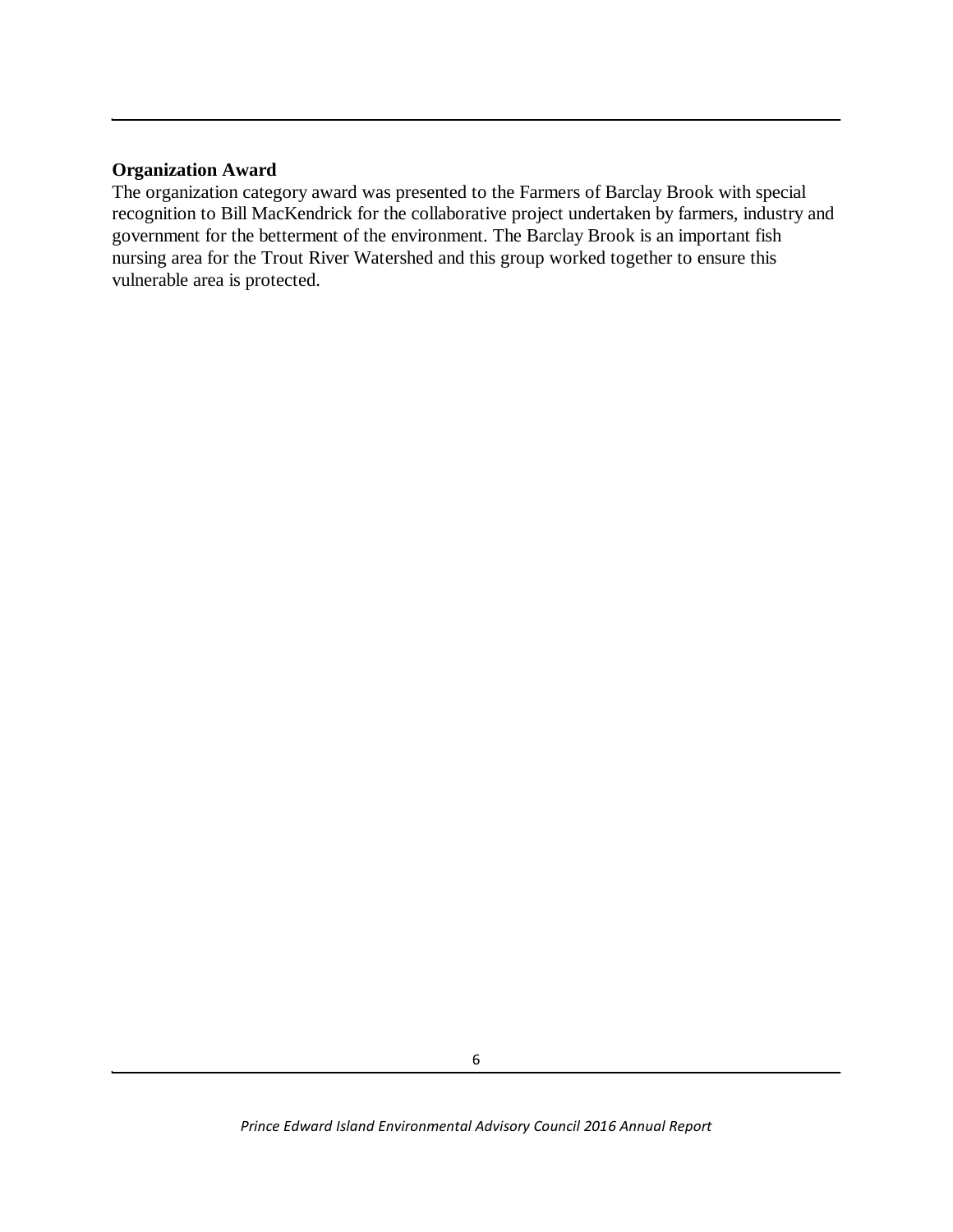# **Appendix A** *Environmental Advisory Council 2016 Membership*

**Dean Stewart,** Chair Summerside

**Darlene Moore,** Vice-Chair Northam

**Richard Davies** (term ended June 2016) Belle River

**Wayne Gallant** Summerside

**Irene Dawson**

**Lokesh Garg Charlottetown** 

Cornwall

**Nick Webb** O'Leary

**Paul Gallant** Souris

**Jim Jenkins** Charlottetown **Art Smith** Stratford

**Ron Maynard** Tyne Valley